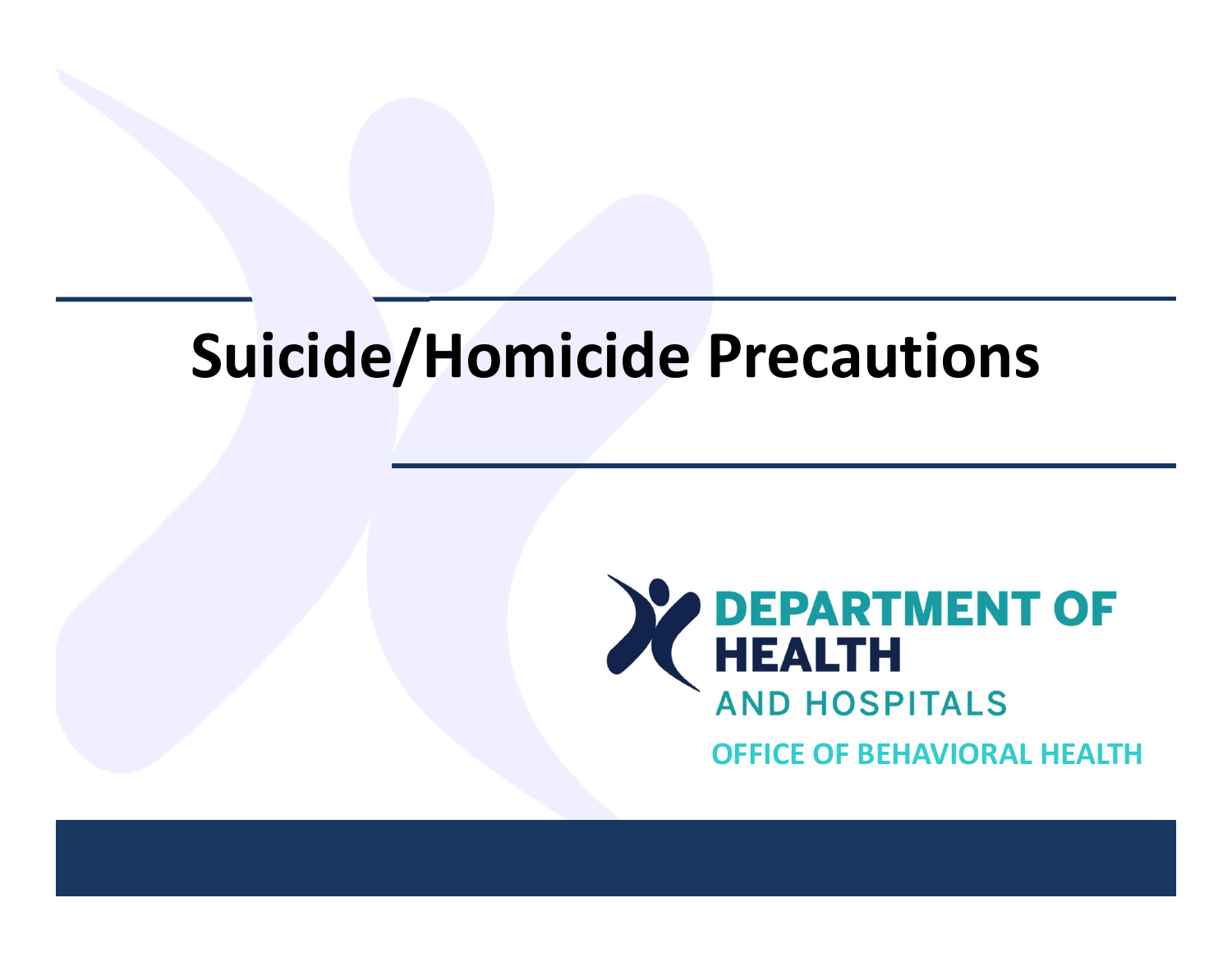### Disclaimer

Information in this presentation should not be relied upon for diagnosis or treatment of a mental health condition.

Resources referenced do not constitute an endorsement, nor are these resources exhaustive. Nothing is implied by inclusion or when <sup>a</sup> resource is not referenced.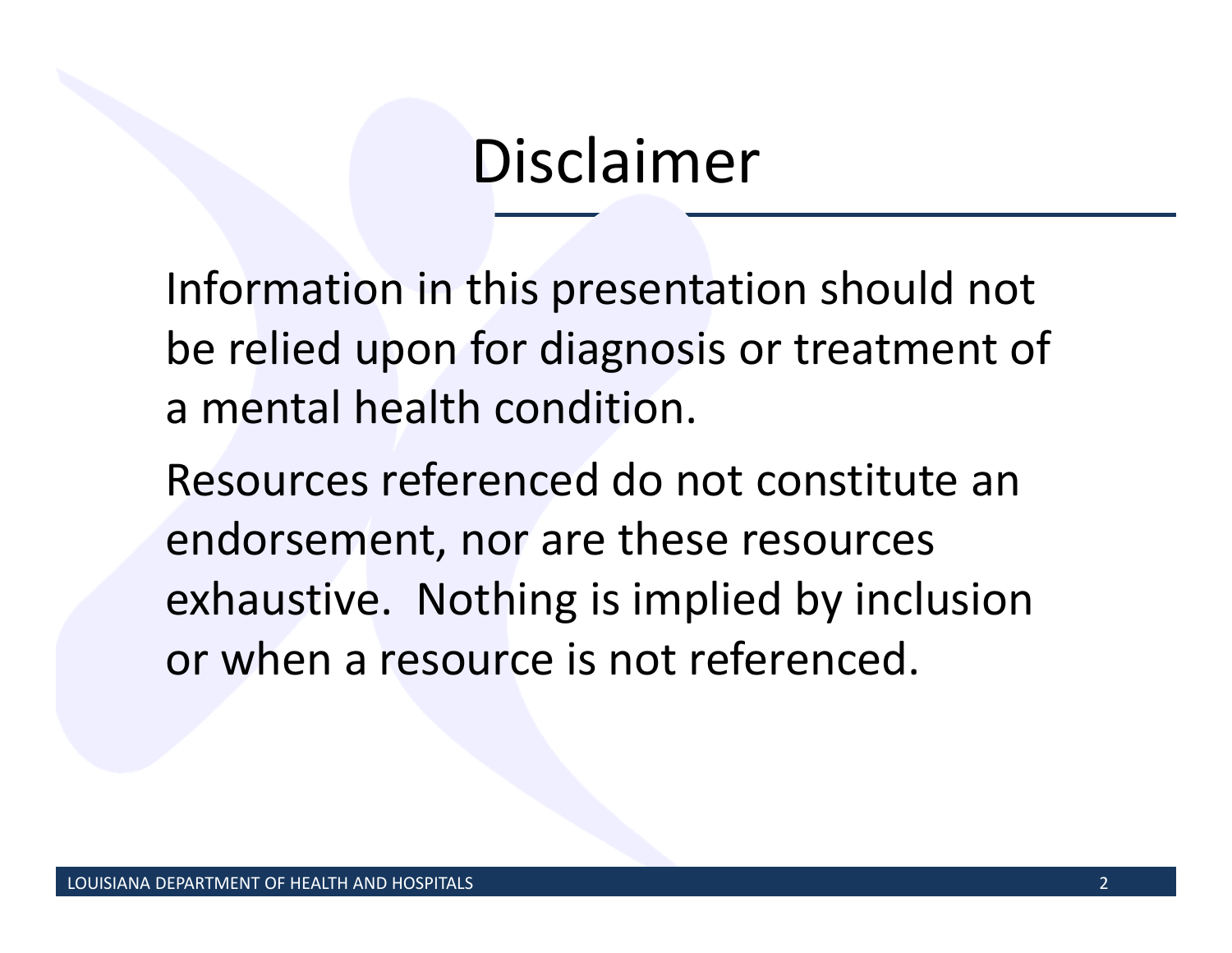# Learning Objectives

- To learn suicide statistics regarding attempts, completions and survivors
- To identify warning signs for suicide
- To review acronyms for use in suicide assessment
- To identify steps used to assess suicidal ideation
- •• To learn homicide statistics
- To define homicide, including criminal homicide as recognized in <sup>a</sup> court of law
- To identify risk factors of homicide
- •To analyze predictors of homicidal behavior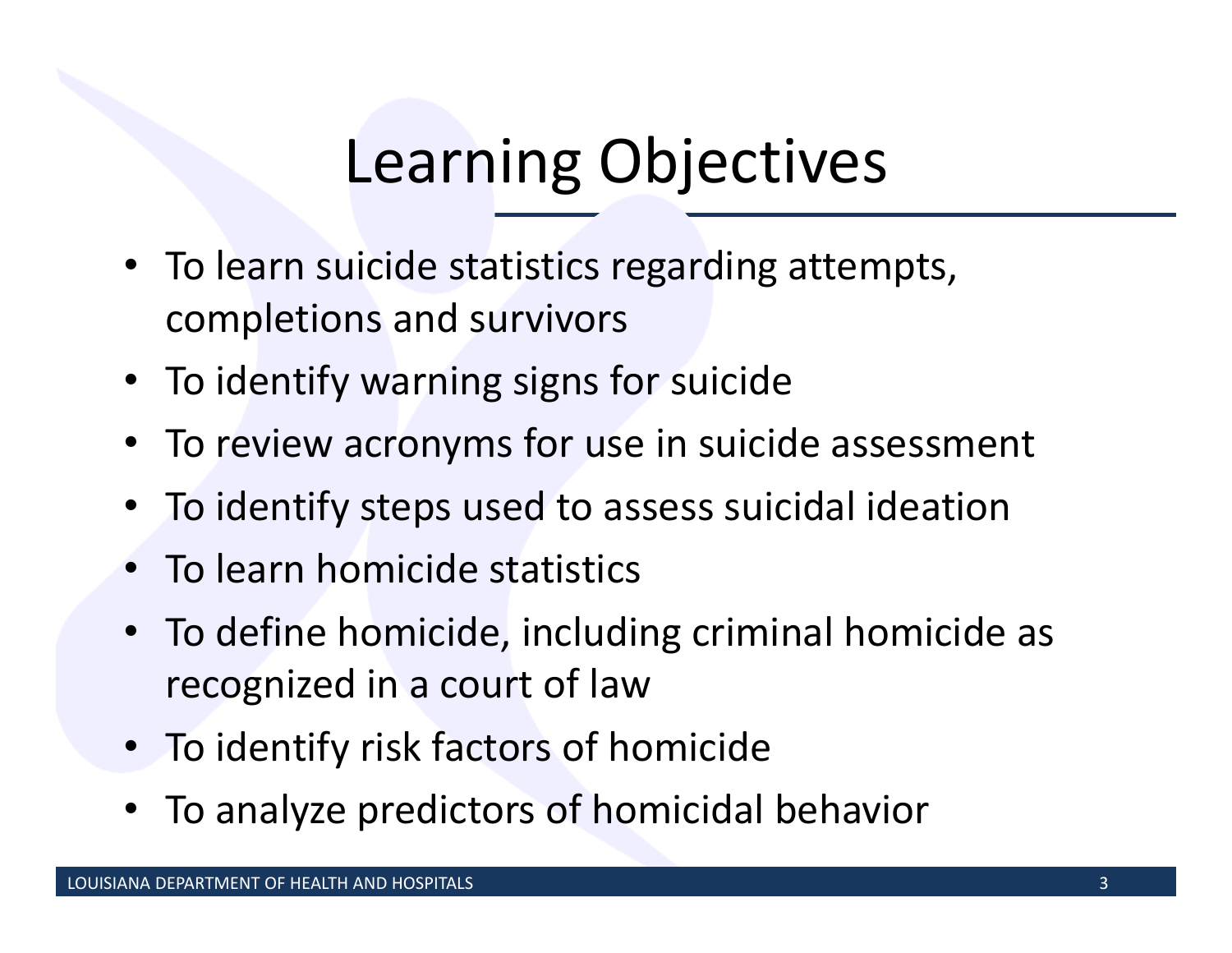# **Suicide**

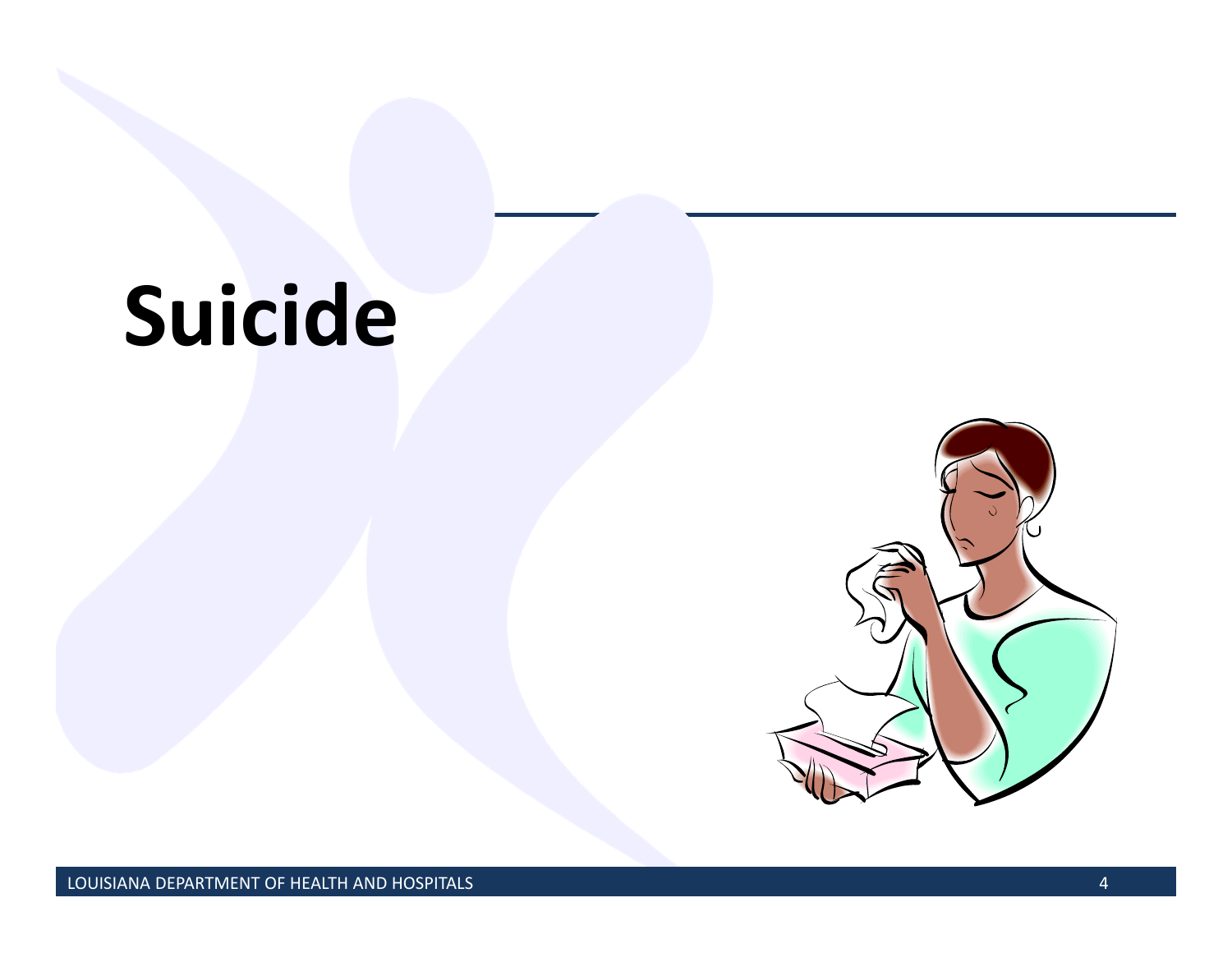#### Current Statistics about Suicide Attempts

- $\bullet$  Of 1.1 million adults (age 18 and up), **there are 900,875 annual attempts** in U.S.
- •Translates to **one attempt every 35 seconds**
- • **25 attempts for every death** by suicide (100‐ 200:1 for youth; 4:1 for elderly; three female attempts for each male attempt)

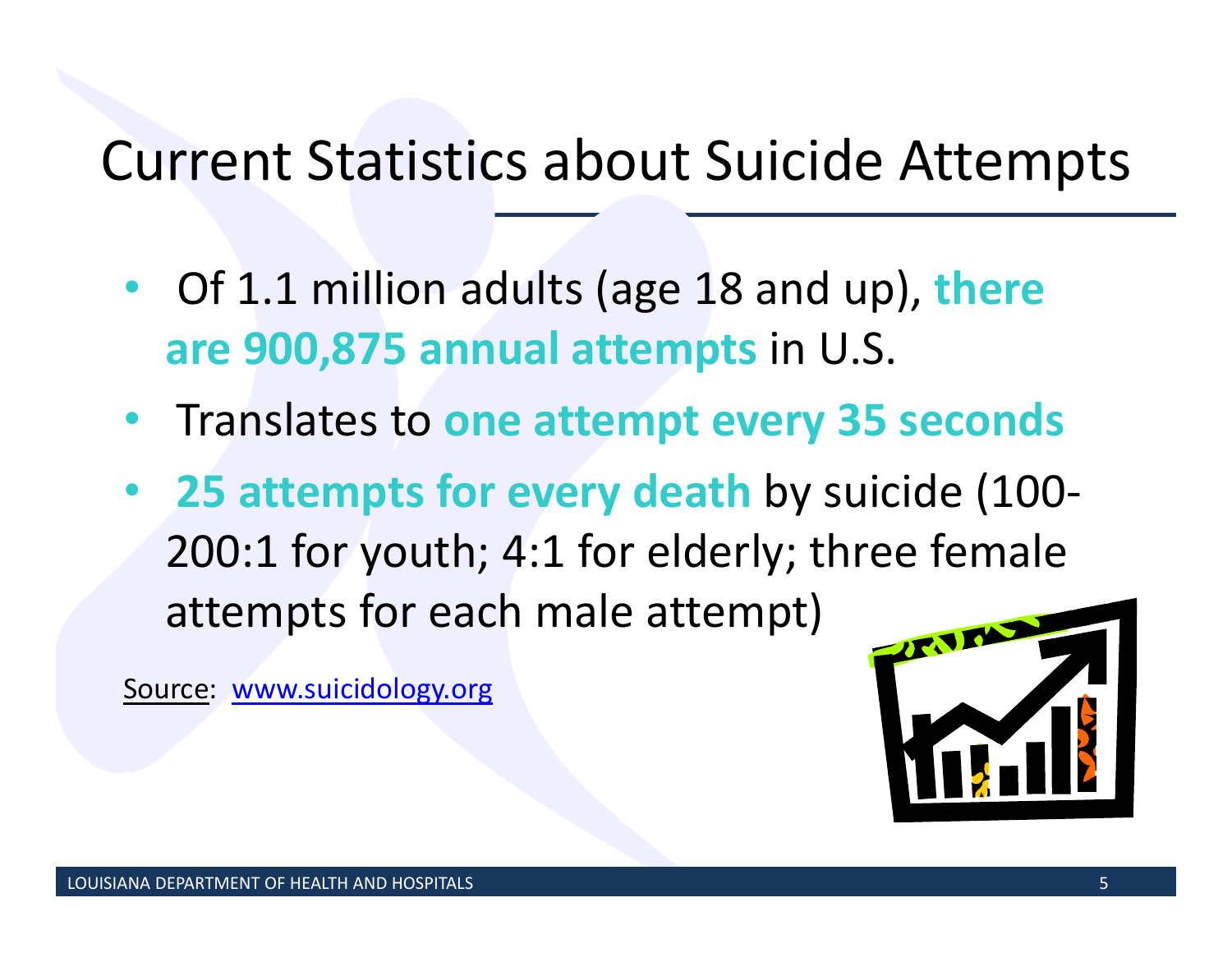#### Current Statistics about Suicide Completions

- **10th ranked cause of death for adults ‐ 3r<sup>d</sup> ranking cause of death in U.S. for youth**
- **1 person every 14.6 minutes** kill themselves
	- – $-1$  older person every 1 hr/32 min
	- – 1 young person (age 10‐24) every 1 hr/57 min

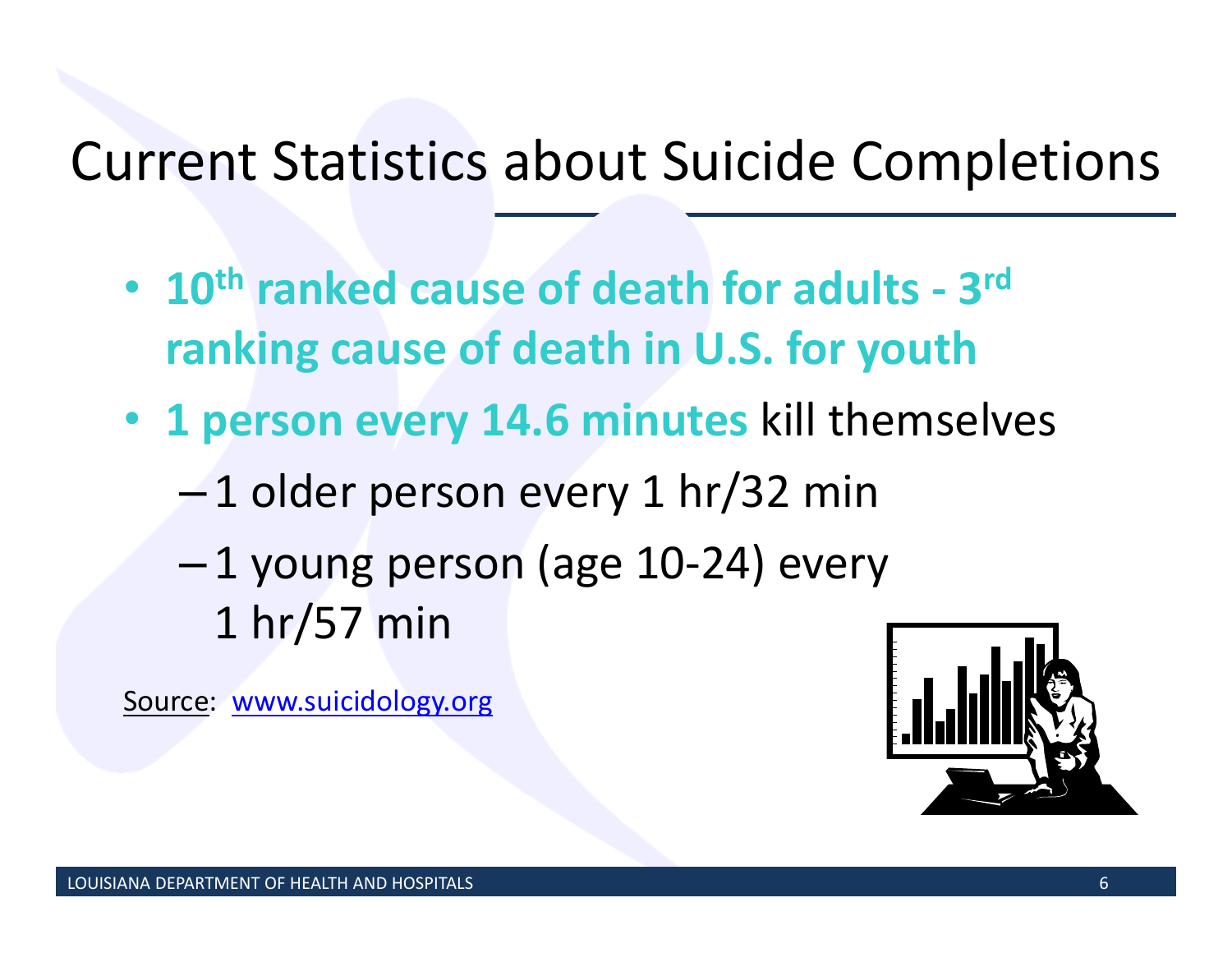#### Current Statistics about Suicide Survivors

- Each suicide intimately **affects at least 6** other people
- Based on the 780,138 suicides from 1984‐2008, estimates are that the number of survivors of suicides in the US is **4.68 million** (1 of every 65 Americans in 2008)
- If there is <sup>a</sup> suicide every 14.6 minutes, then there are at least **6 new survivors every 14.6 minutes** as well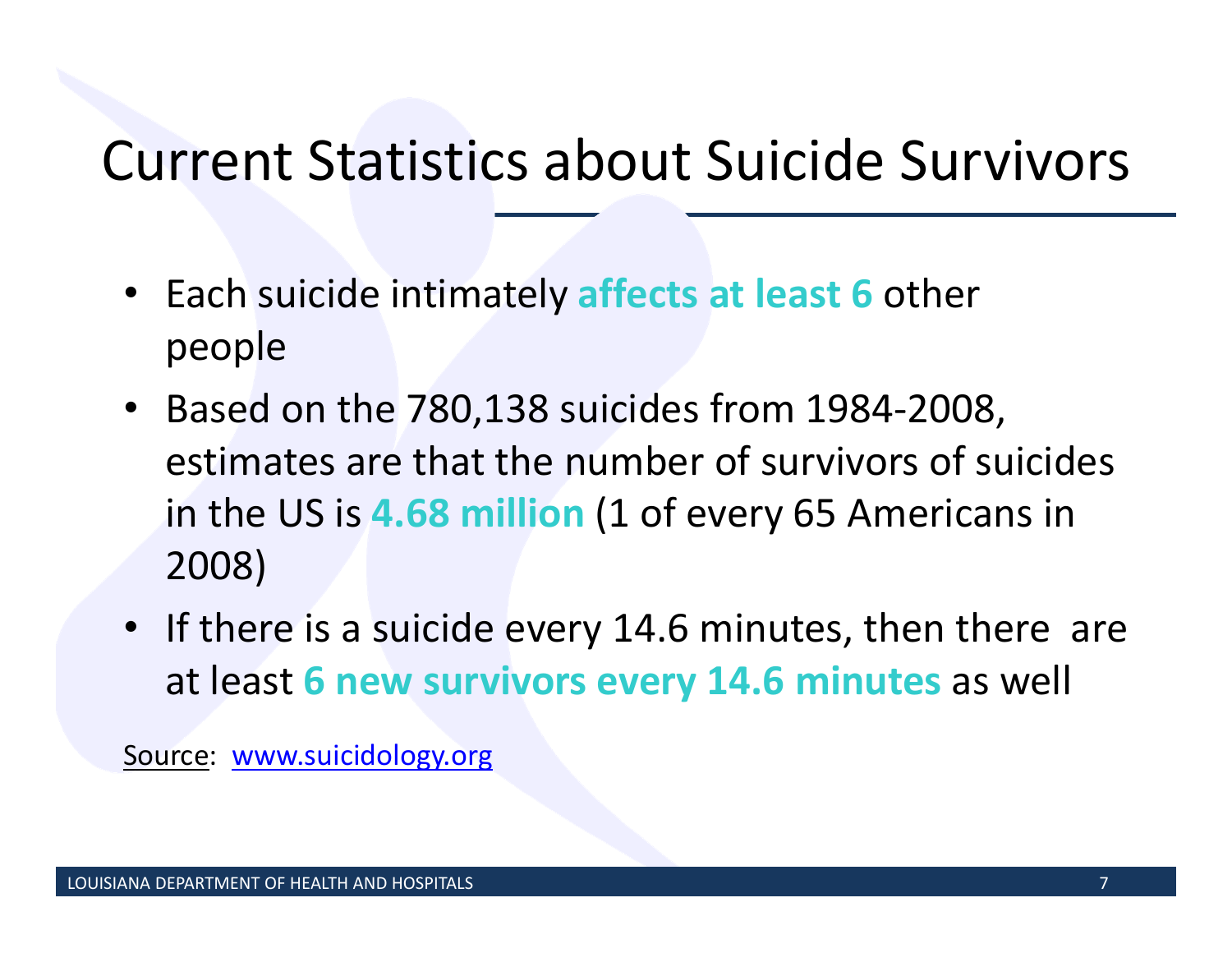# Can you predict suicide?

No individual can predict death by suicide, but a person can identify people who are at an increased risk for suicidal behavior, take precautions and refer them for effective treatment.

**The majority of individuals who are suicidal often display cues and warning signs.**

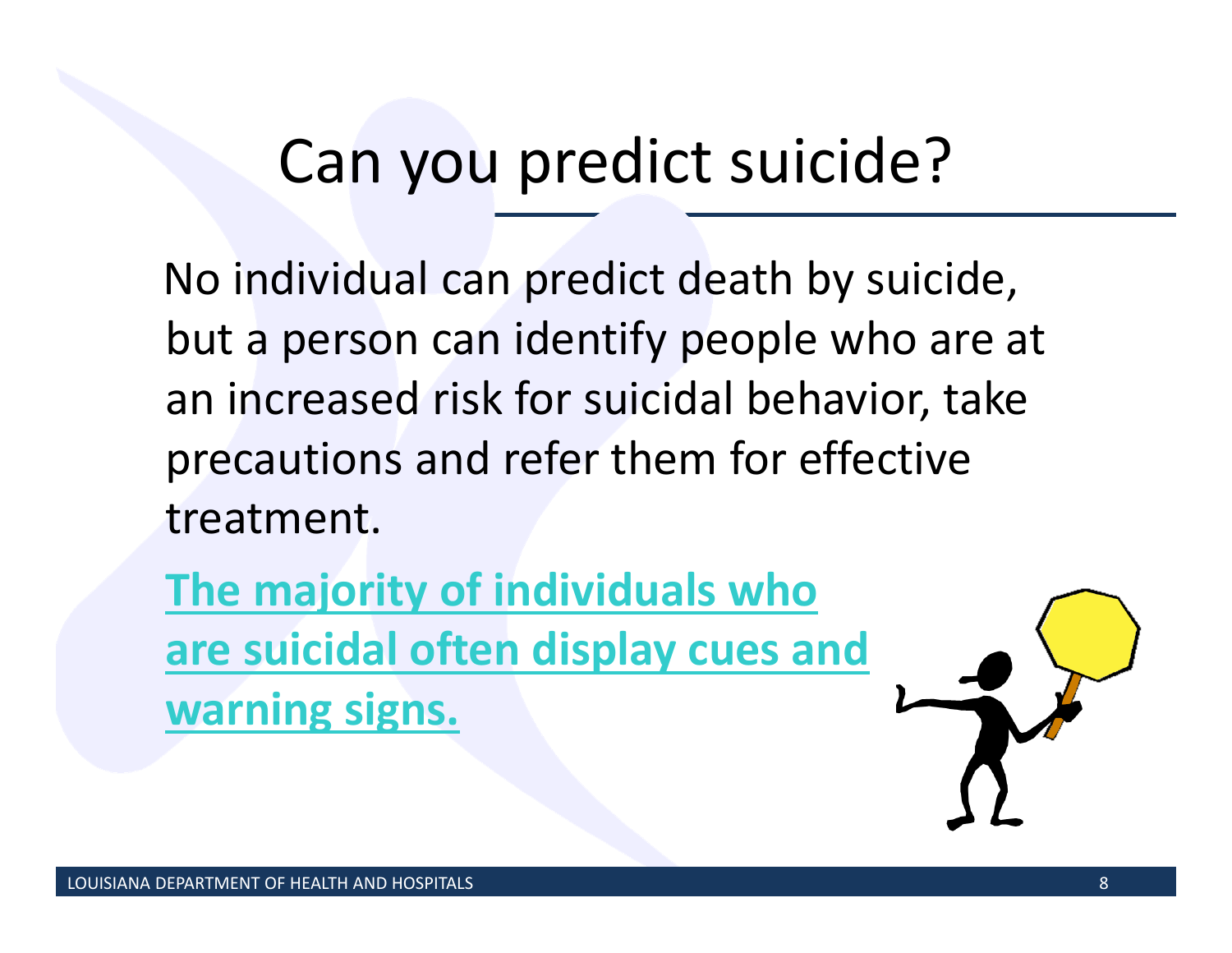#### Use the acronym **D‐A‐N‐G‐E‐R**

- **D epression**
- **A lcohol & drugs**
- **N egativity**
- **G iving possessions away**
- **E strangement**
- **R evenge**

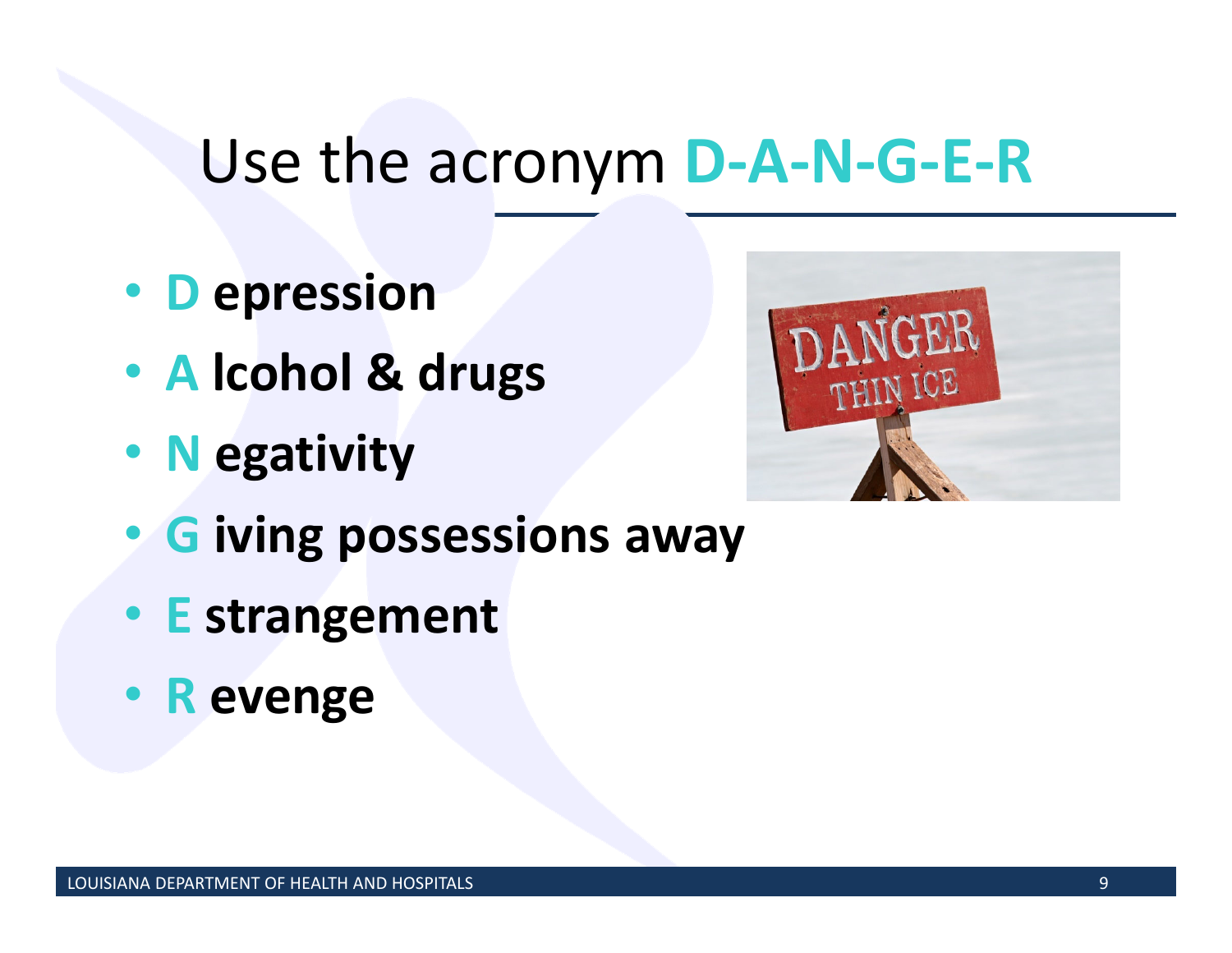## Use Acronym ‐ *IS PATH WARM?*

- *I* **deation** (threatened or communicated)
- *S* **ubstance abuse** (excessive or increased)
- •*P* **urposelessness** (no reasons for living)
- •*A* **nxiety** (agitation or insomnia)
- •*T* **rapped** (feeling there's no way out)
- •*H* **opelessness**



- •*W* **ithdrawal** (from friends/family/society)
- •*A* **nger** (uncontrolled/rageful, seeking revenge)
- •*R* **ecklessness** (risky activities w/out thought)
- •*M* **ood change** (dramatic)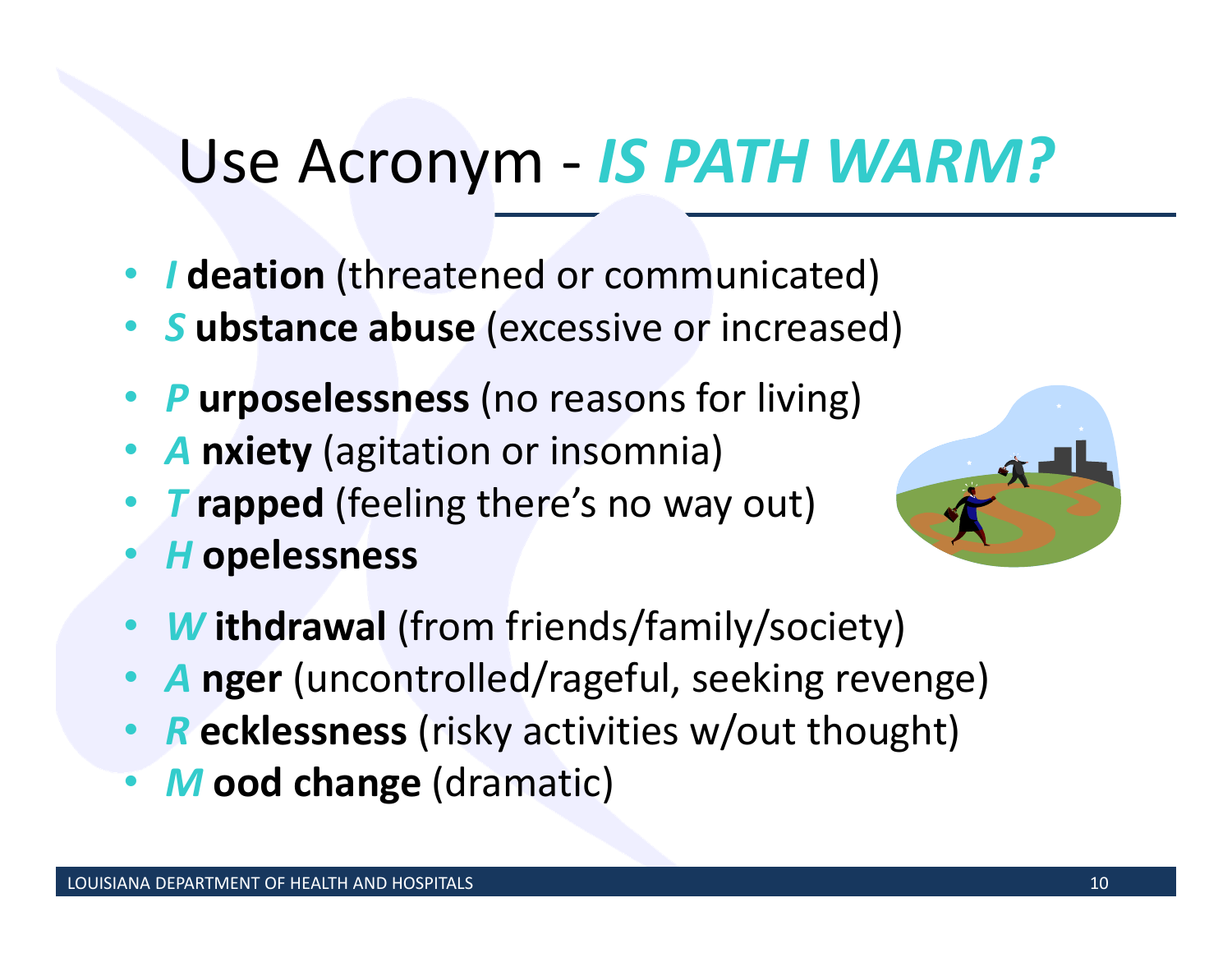# Other Warning Signs for Suicide

- Talking about being <sup>a</sup> burden to others
- Looking for <sup>a</sup> **way to kill oneself**, such as searching online or buying <sup>a</sup> gun
- Sleeping **too little** or too much
- In unbearable **physical pain**



**Risk is greater if <sup>a</sup> behavior is new or has increased and if it seems related to <sup>a</sup> painful event, loss or change.**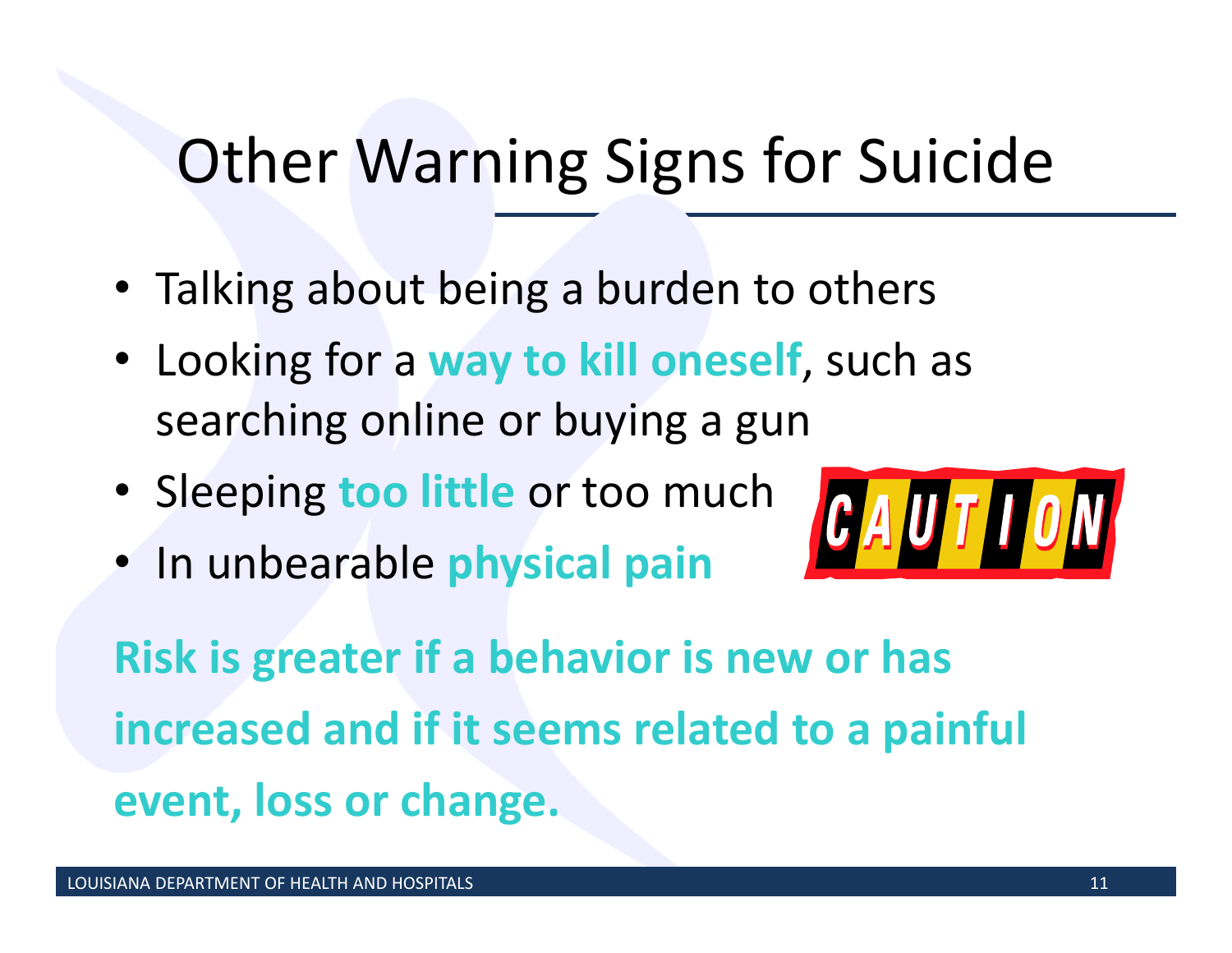#### For suicide prevention‐‐The *A‐C‐T* principle

#### **Acknowledge**

#### Show concern and LISTEN to them

#### **Care**

#### Take the initiative and offer help

#### **Treatment**

Help them seek immediate treatment

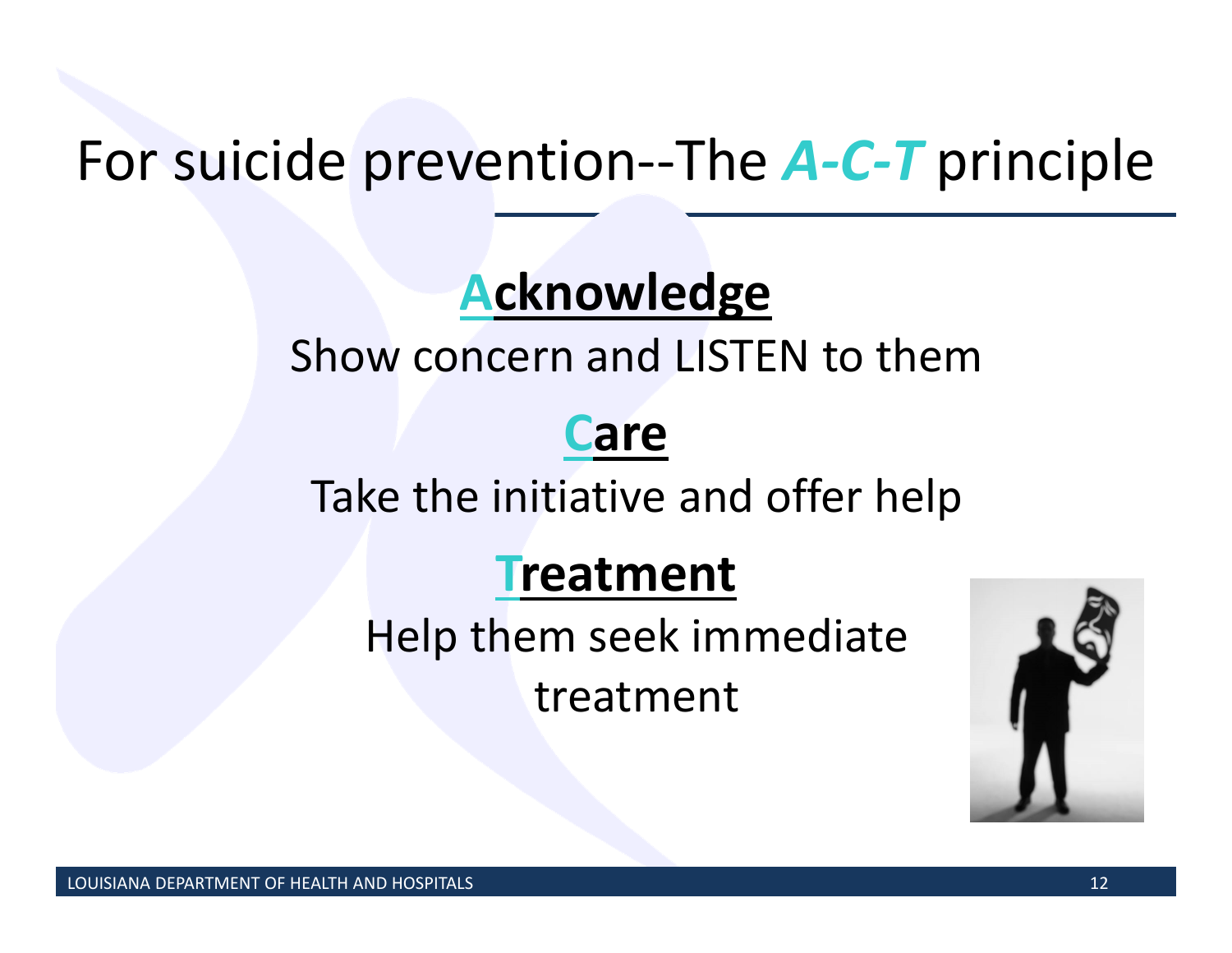# How To Be Helpful to Someone Threatening Suicide

- Be direct. Talk openly and matter‐of‐factly about suicide.
- Be willing to listen. Allow expressions of feelings. Accept the feelings.
- Be non‐judgmental. Don't debate whether suicide is right or wrong, or whether feelings are good or bad. Don't lecture on the value of life.
- Get involved. Become available. Showinterest and support.
- Don't dare him or her to do it.

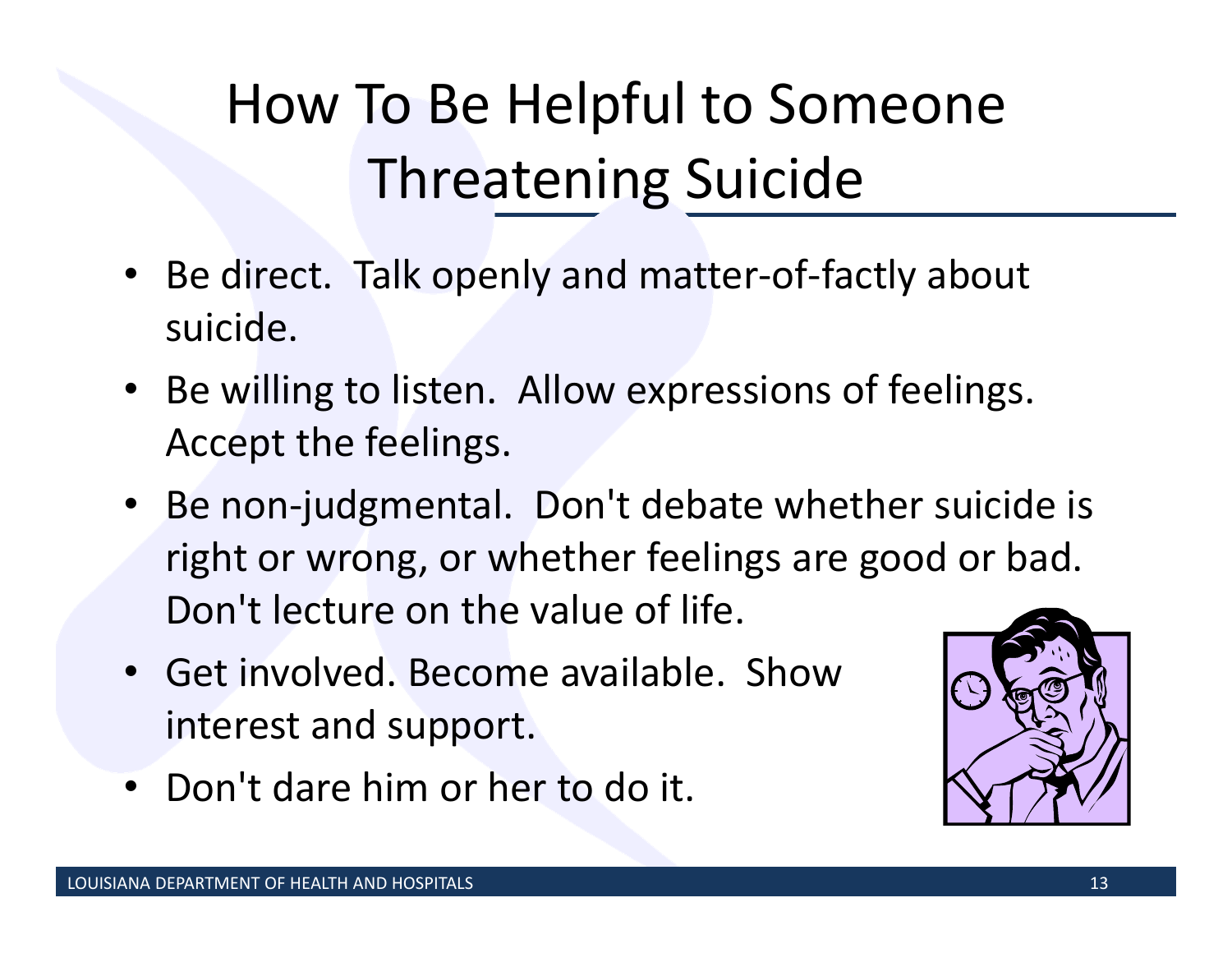# How To Be Helpful to Someone Threatening Suicide

- Don't act shocked. This will create distance between you.
- $\bullet$ • Don't be sworn to secrecy. Seek support.
- $\bullet$  Offer hope that alternatives are available but do not offer glib reassurance.
- Take action. Remove means, such as guns or stockpiled pills.
- Get help from persons or agencies specializing in crisis intervention and suicide prevention.

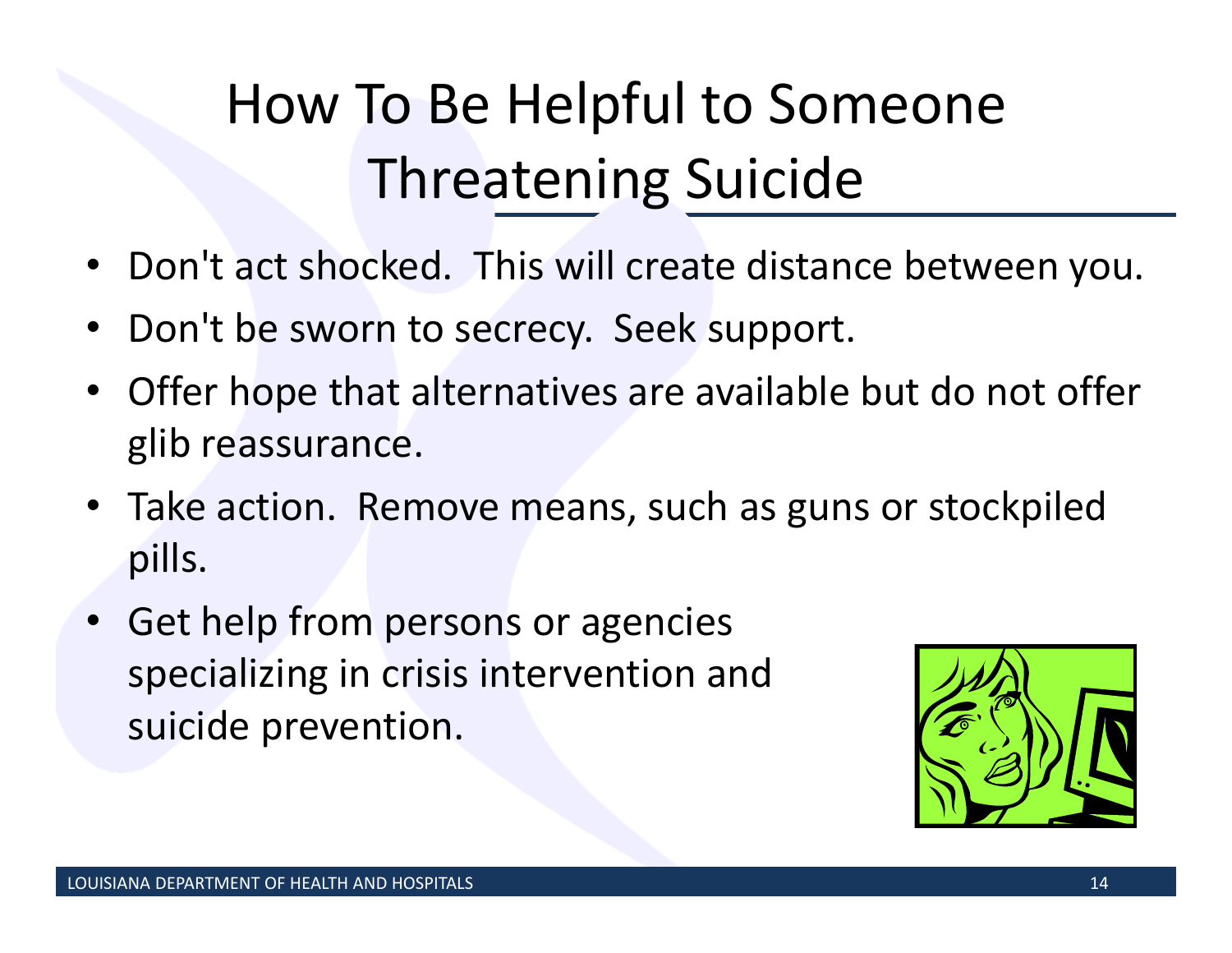### Be Aware of Feelings

Many people at some time in their lives think about suicide. Most decide to live because they eventually come to realize that the crisis is temporary and death is permanent. On the other hand, people having <sup>a</sup> crisis sometimes perceive their dilemma as inescapable and feel an utter loss of control.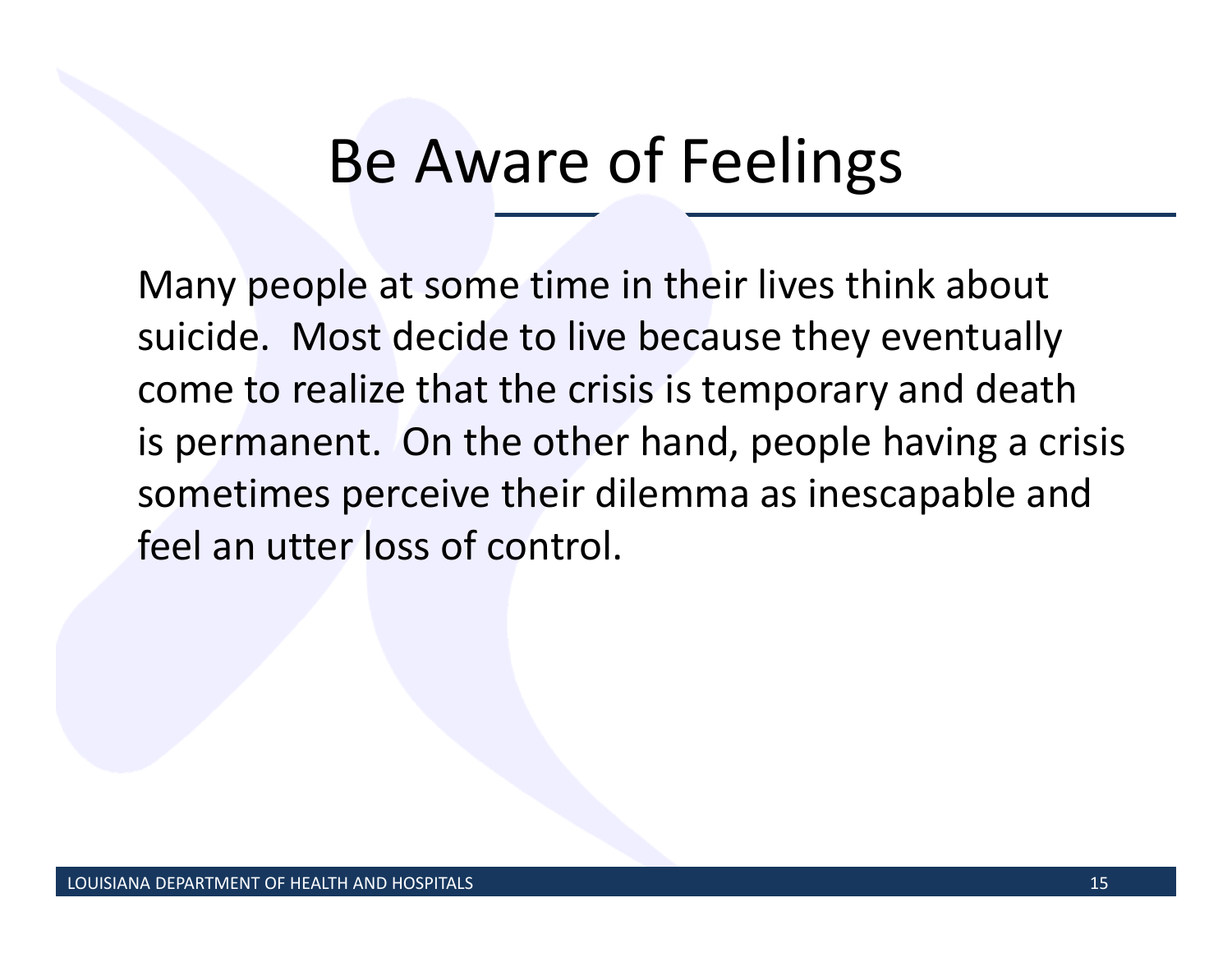### Be Aware of Feelings

These are some of the feelings and thoughts they experience:

- ‐ Can't
- ‐ Can't make
- ‐ Can't
- ‐ Can't make
- ‐ Can't seem
- ‐ Can't see themselves as worthwhile
- Can't think clearly
- Can't see any way out
- Can't get out of depression
- Can't see a future without pain
- Can't get someone's attention

**If someone you know exhibits these symptoms,** *offer help!*

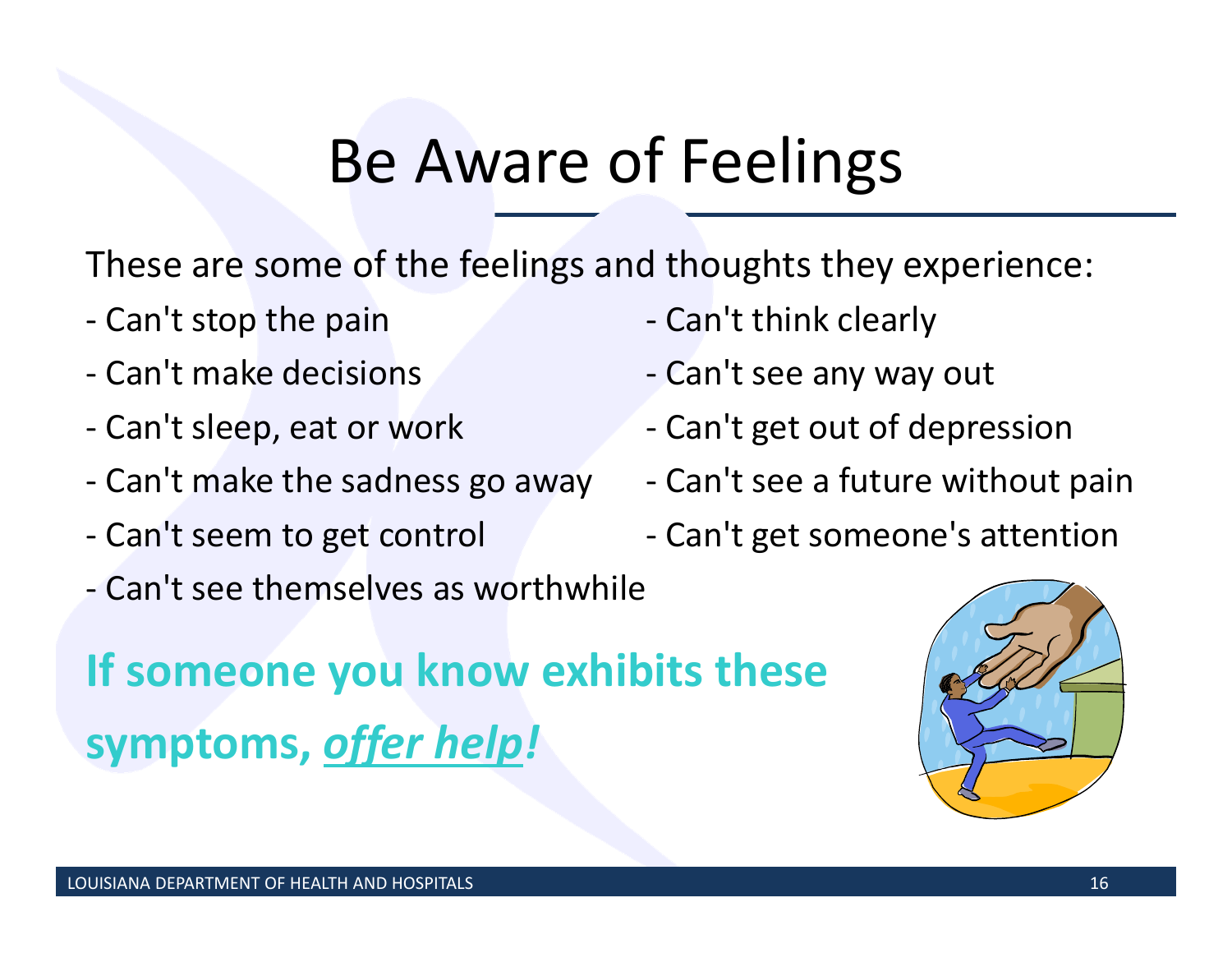# **Homicide**

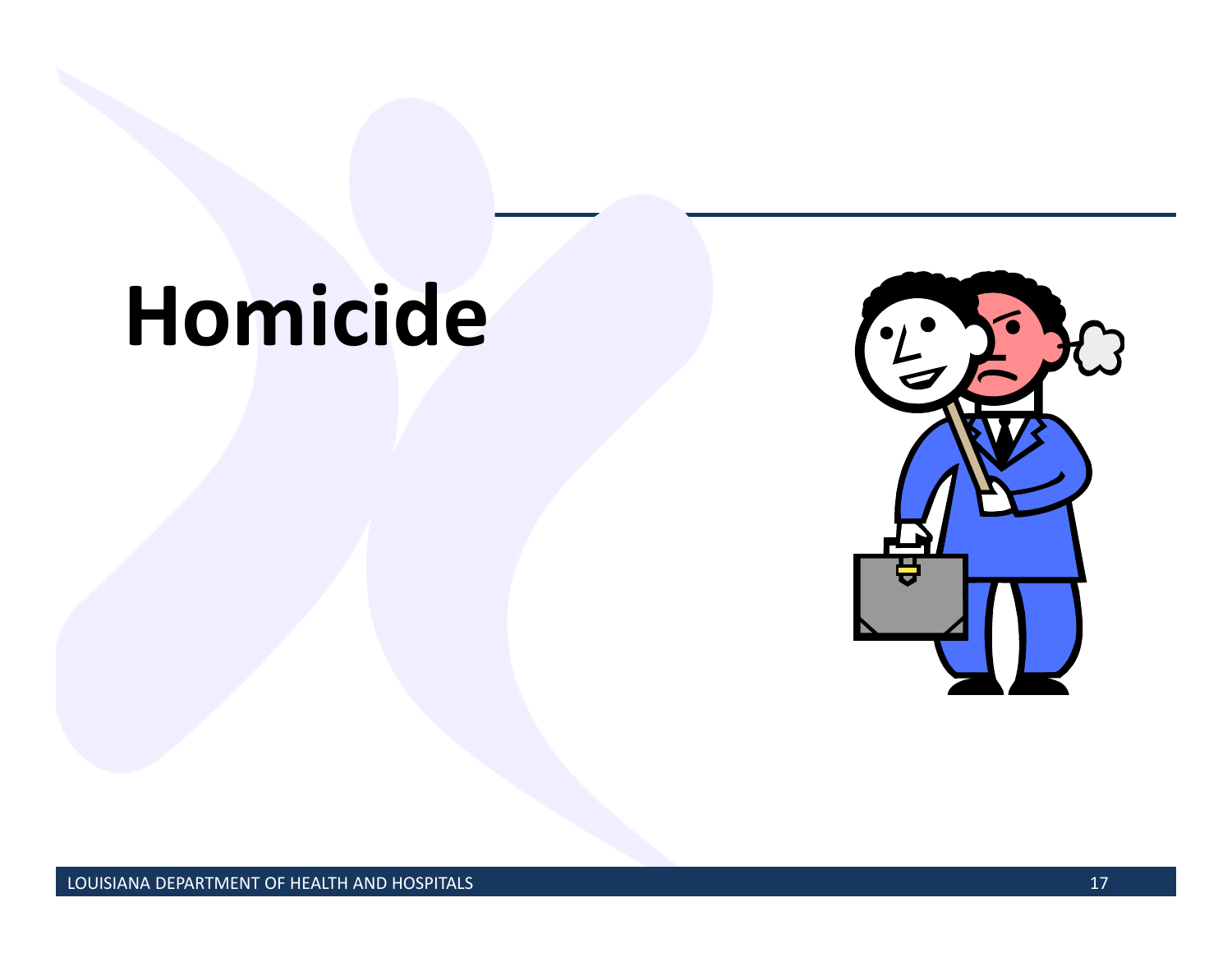### Homicide Statistics

- According to the Centers for Disease Control and Prevention, homicides are ranked at 15 regarding cause of death.
- Number of deaths by homicide in 2007 was 18,361 with deaths per 100,000 population ranked as 6.1 (Death by firearms was 12,632).

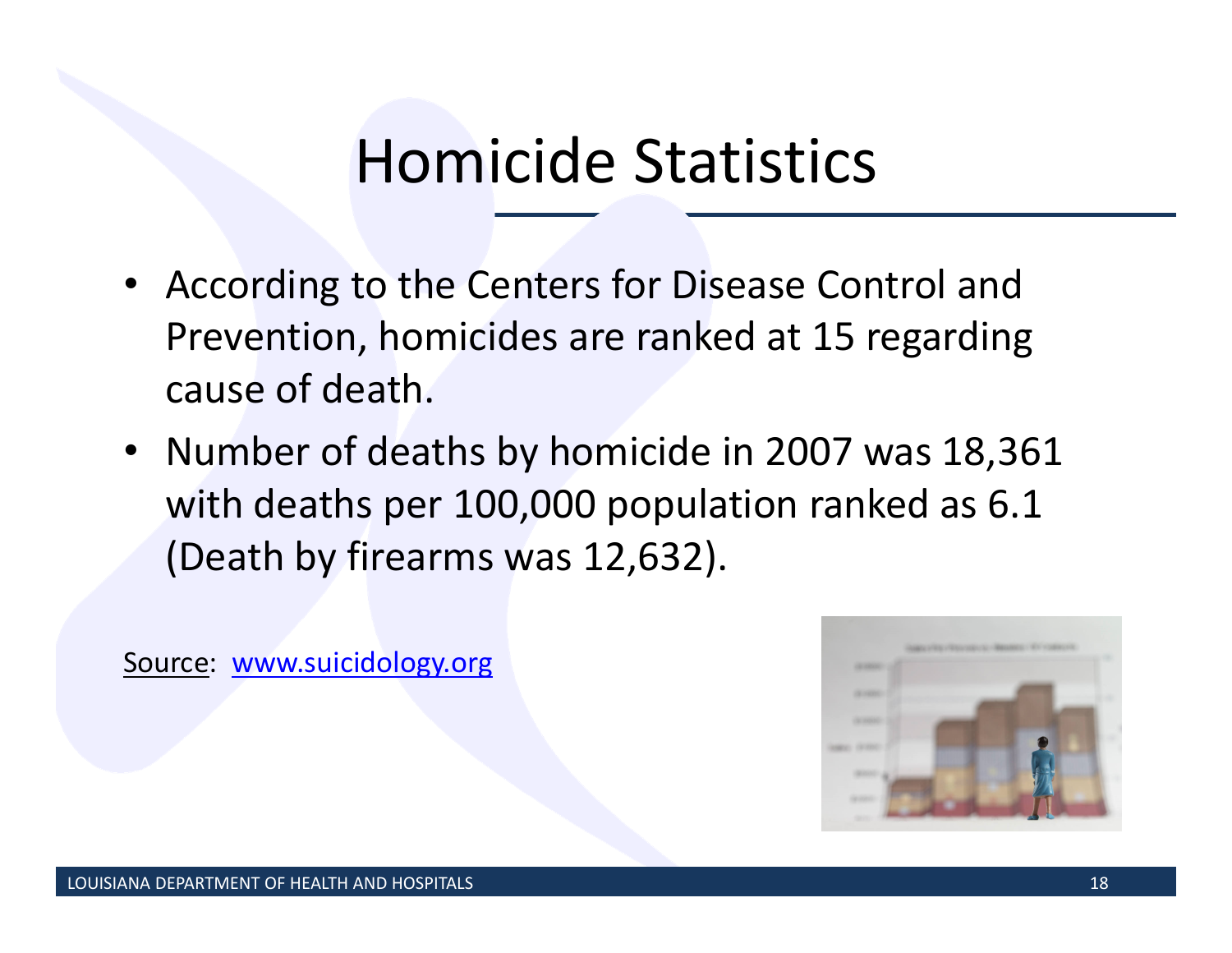### Homicide Definitions

*"Homicide, as defined here, includes murder and nonnegligent manslaughter, which is the willful killing of one human being by another."*

Source: http://bjs.ojp.usdoj.gov/index.cfm?ty=tp&tid=311

*"The term 'prevalence' of Homicide usually refers to the estimated population of people who are managing Homicide at any given time. The term 'incidence' of Homicide refers to the annual diagnosis rate, or the number of new cases of Homicide diagnosed each year."*

Source: http://www.cureresearch.com/h/homicide/stats.htm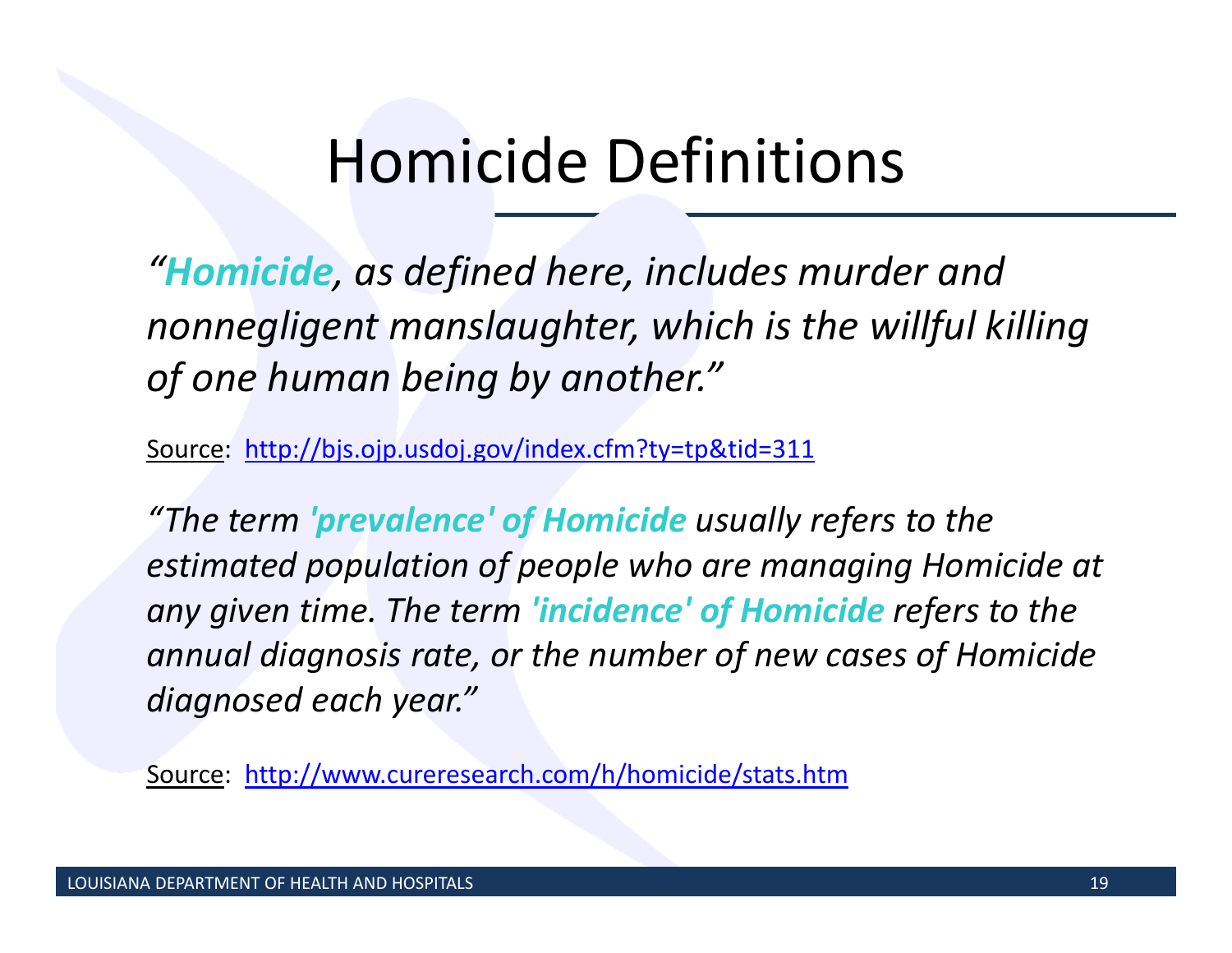### Criminal Homicide

The crime committed in <sup>a</sup> criminal homicide is determined by the **state of mind of the defendant** and statutes defining the crime. Murder, for example, is usually an intentional crime. In some jurisdictions, certain types of murders automatically qualify for capital punishment, but **if the defendant** in <sup>a</sup> capital case **is sufficiently mentally retarded** in the United States **he may not be executed** (…similar to those utilizing an insanity defense). **The mental state of the perpetrator of voluntary and involuntary manslaughter differs from that of one who commits murder.**

Source: http://en.wikipedia.org/wiki/Homicide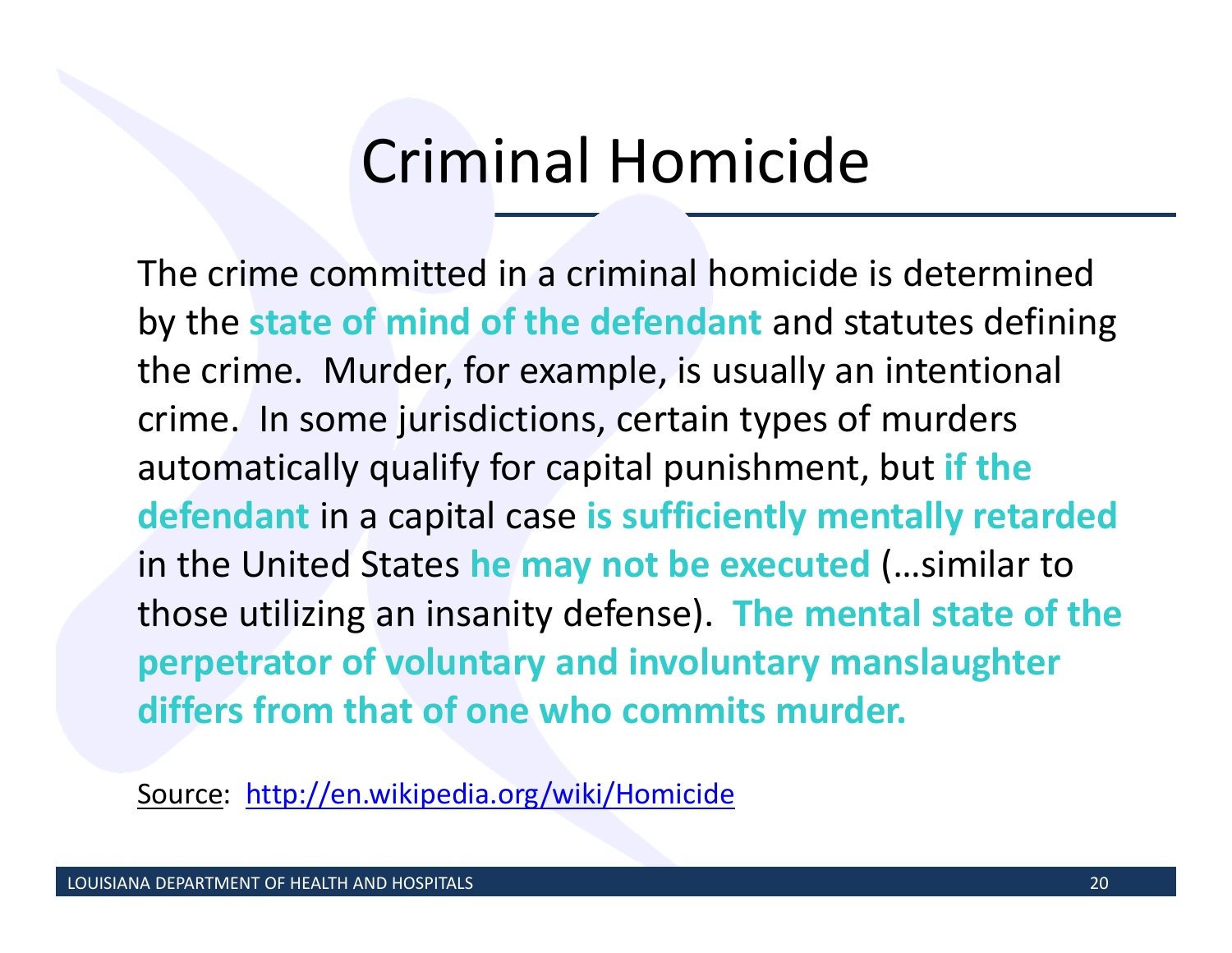### Predictors of Homicide

*"It is well known that the two major demographic predictors of violent behavior are gender ‐ male and age ‐ younger. It is also known that the two major clinical predictors of violent behavior are past history of violence and substance abuse (alcohol and/or drug). Recent studies have established that being severely mentally ill and not taking medication is <sup>a</sup> third major clinical predictor of violent behavior."*

Source: http://mentalillnesspolicy.org/consequences/mental‐illness‐violence‐stats.html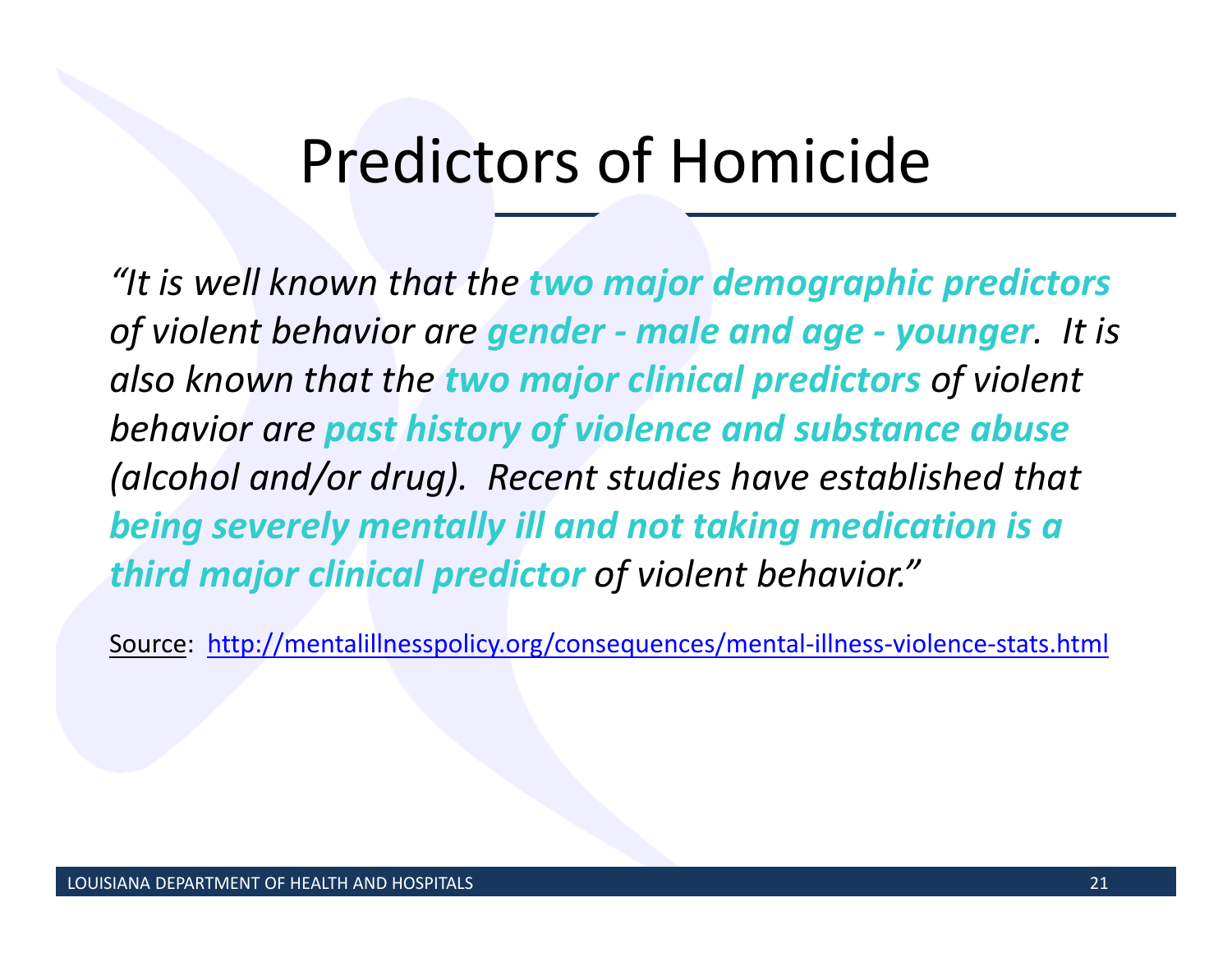# Risk Factors for Homicide

- •History of violence in current/previous) relationship
- •Verbally abusive
- •• Threats and intimidation
- •Threats of suicide or murder, drug/alcohol abuse
- •Controls finances, refuses to accept rejection
- •• Prevents victim from having friends or visiting with family
- •• Possession or access to weapons

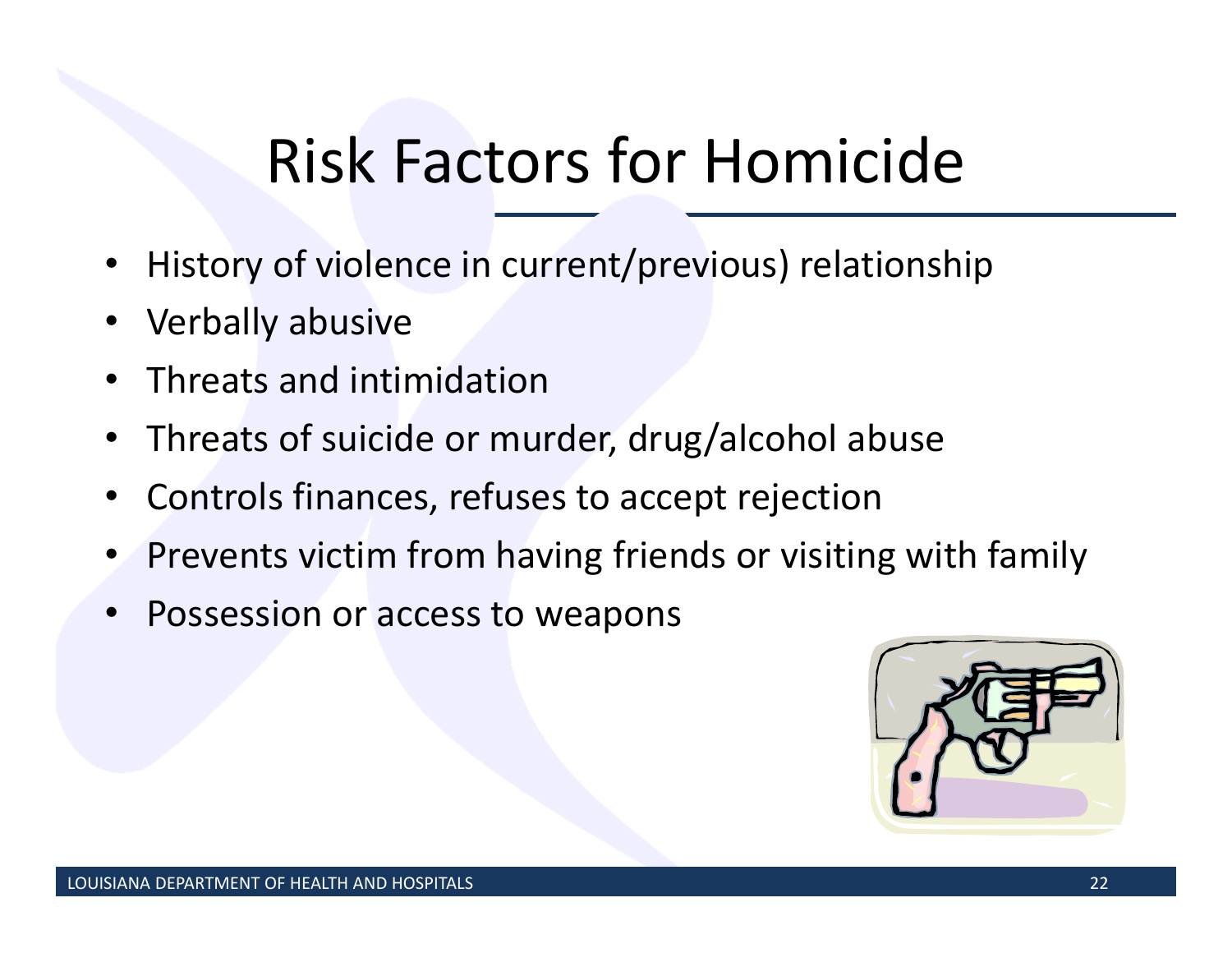# Risk Factors for Homicide (Con't)

- Strangulation
- •Minimizing incidents of abuse
- •**Stalking**
- •Jealousy
- •Monitoring phone calls/texts/emails
- •Abuser was abused as <sup>a</sup> child
- Victim believes that the abuser will try to kill her/him

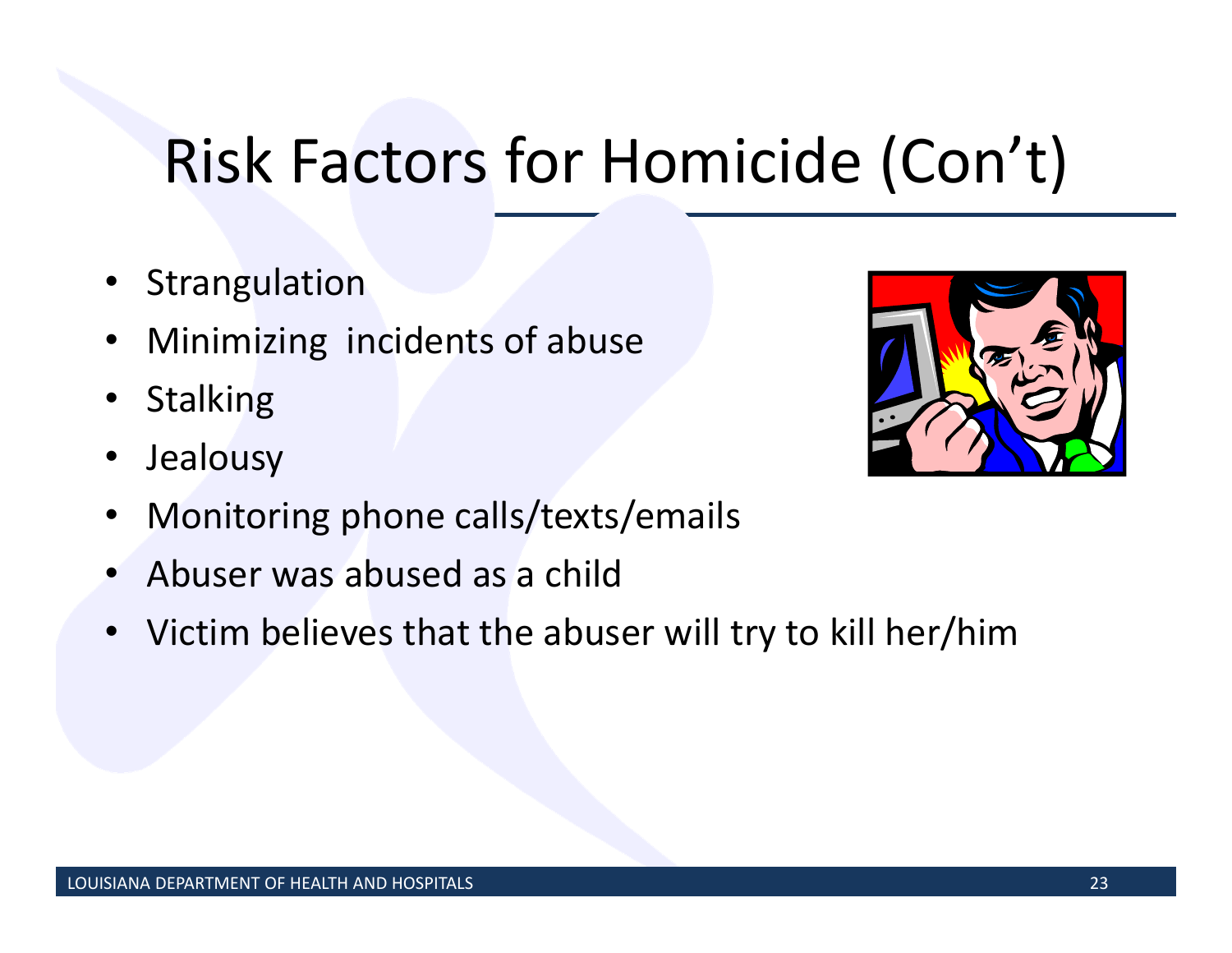# Factors Predictive of Violent Behavior

- •Demographic factors (gender/age/unemployed/race)
- •Past history (one of most powerful indicators)
- •• Substance abuse (major contributor)
- • Untreated Psychiatric diagnosis (three‐fold among those with psychosis)
- • Untreated or acute psychiatric symptoms (mania, depression, delusions, hallucinations)

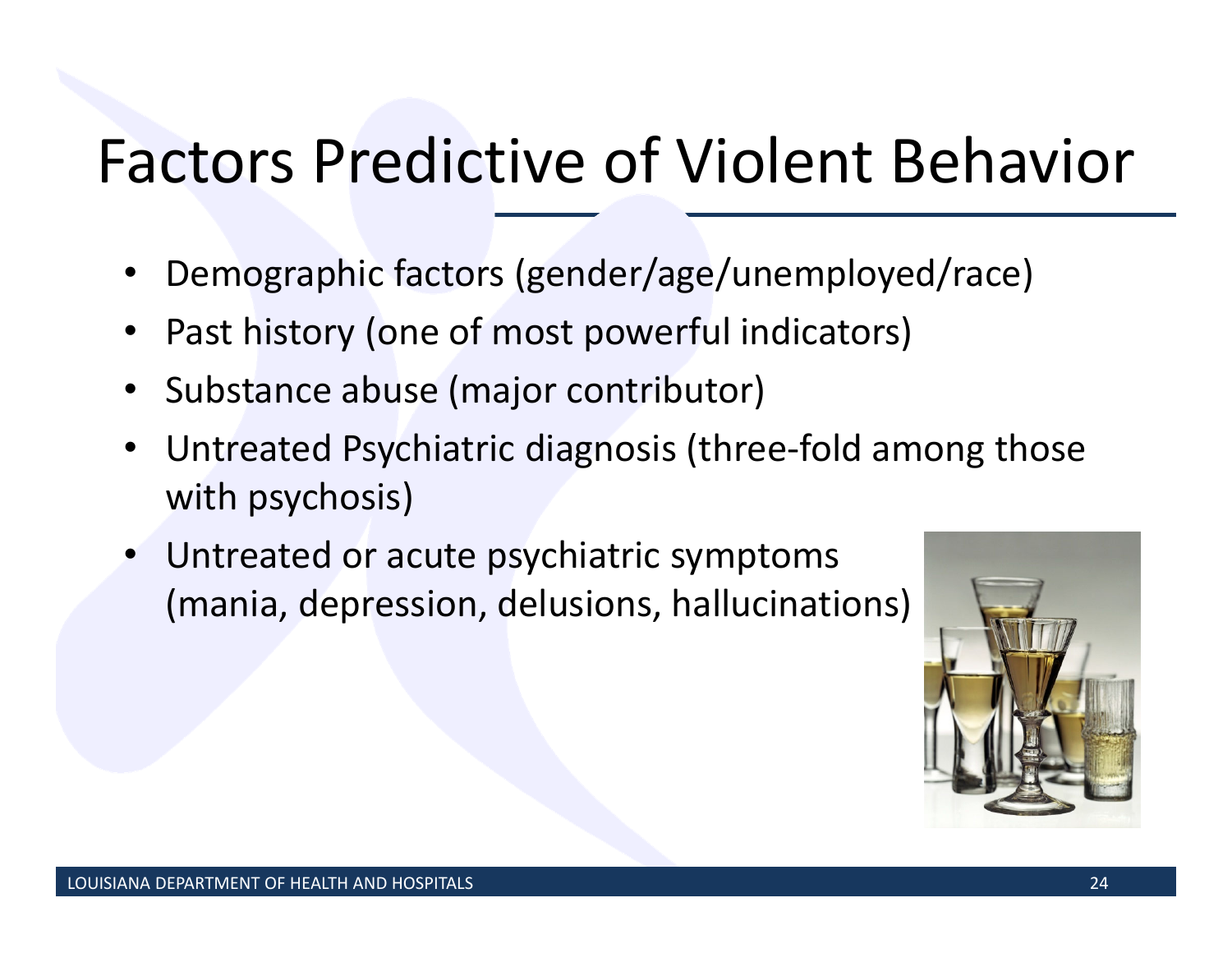# Factors Predictive of Violent Behavior

- Antisocial personality disorders
- •Psychopathy
- •Organic/Learning Disorders
- •Biological aspects
- •Attachment problems experienced in childhood
- •Adverse childhood experiences

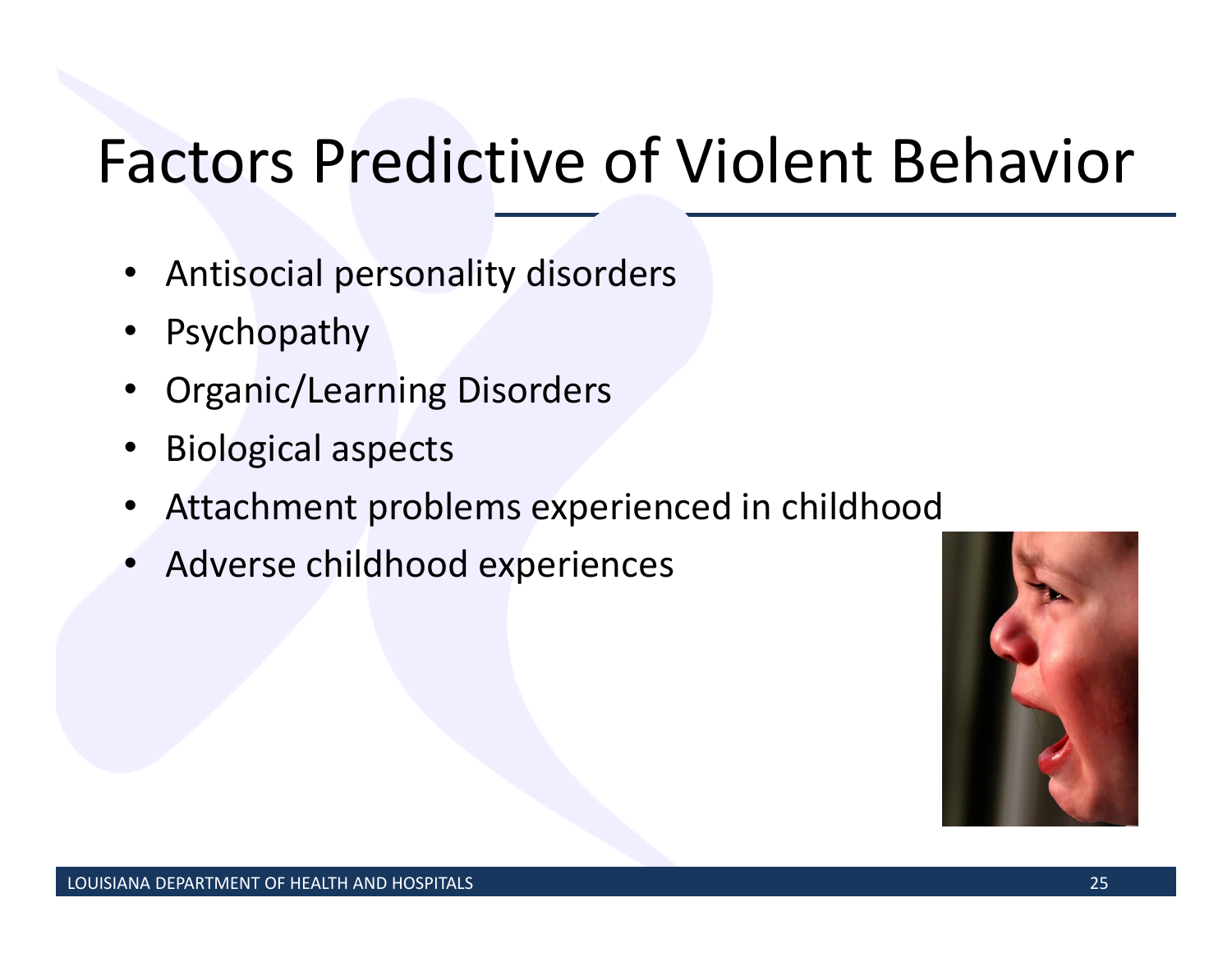### Homicide Prevention

*"Domestic homicide is the most predictable and preventable murder in the US. There are clear indicators leading up to all (attempted) homicides that should be considered red flags to the victim, police officers, advocates, doctors, co‐workers, friends and families. Reliable indicators associated with intimate partner violence and leading up to <sup>a</sup> domestic homicide should be easily recognized by the victim and the support system in place. Appropriate preventive decisions based on previous violent histories should be made to prevent tragedies."*

Source:

http://www.poughkeepsiejournal.com/article/20110923/OPINION03/109230349/Domesti <sup>c</sup>‐Violence‐Homicide‐Prevention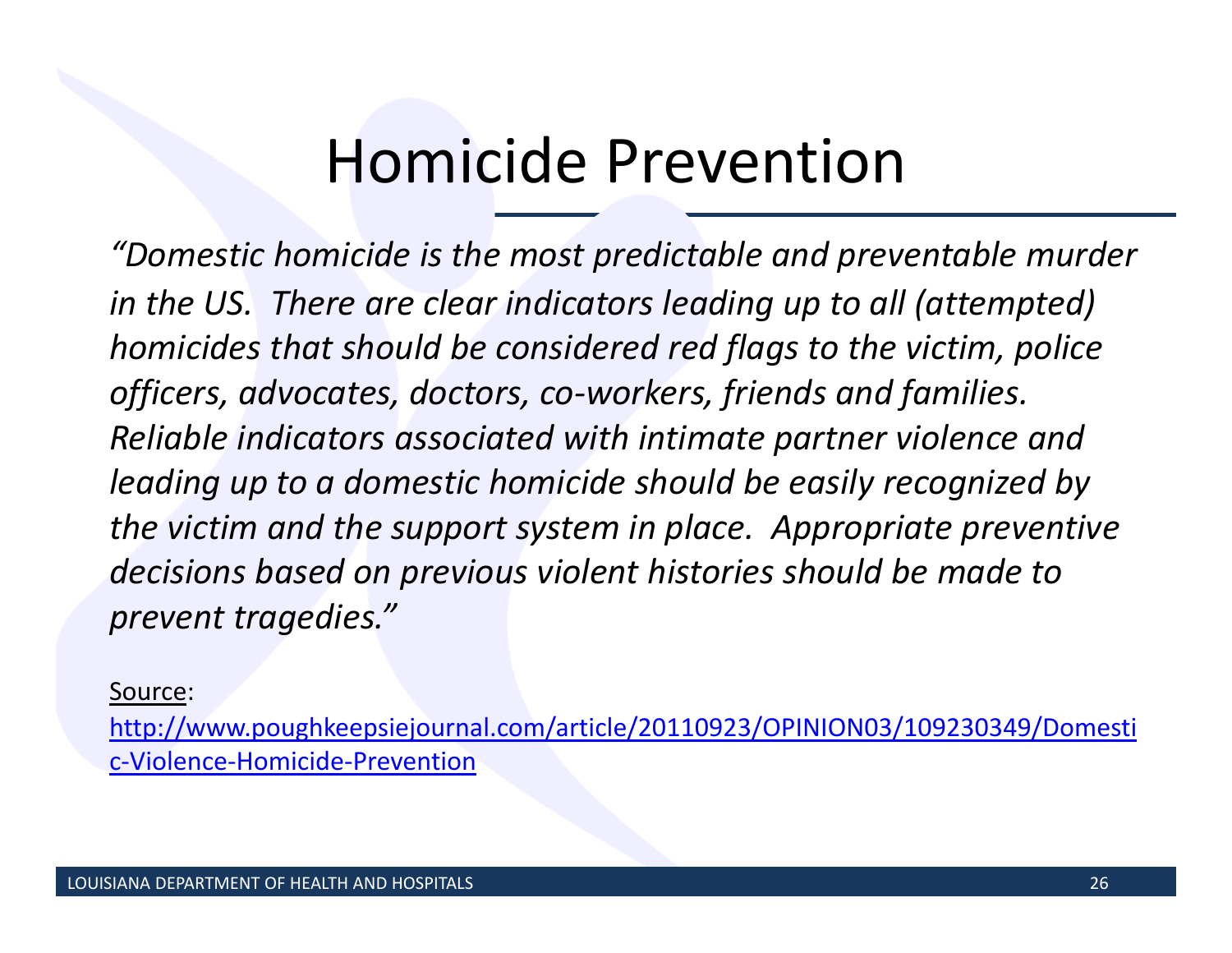#### Conclusions about Suicidal/Homicidal risk

*"Clinicians cannot rely on spontaneously uttered threats of violence in their assessments. Regardless of the referral issue, they need to probe actively for suicidal and homicidal ideation, keeping in mind the fact that reporting suicidal ideation has become acceptable in our culture, but that reporting homicidal ideation is much less acceptable."*

Source:

http://www.apa.org/divisions/div12/sections/section7/news/sp02/hillbrand\_sp02.html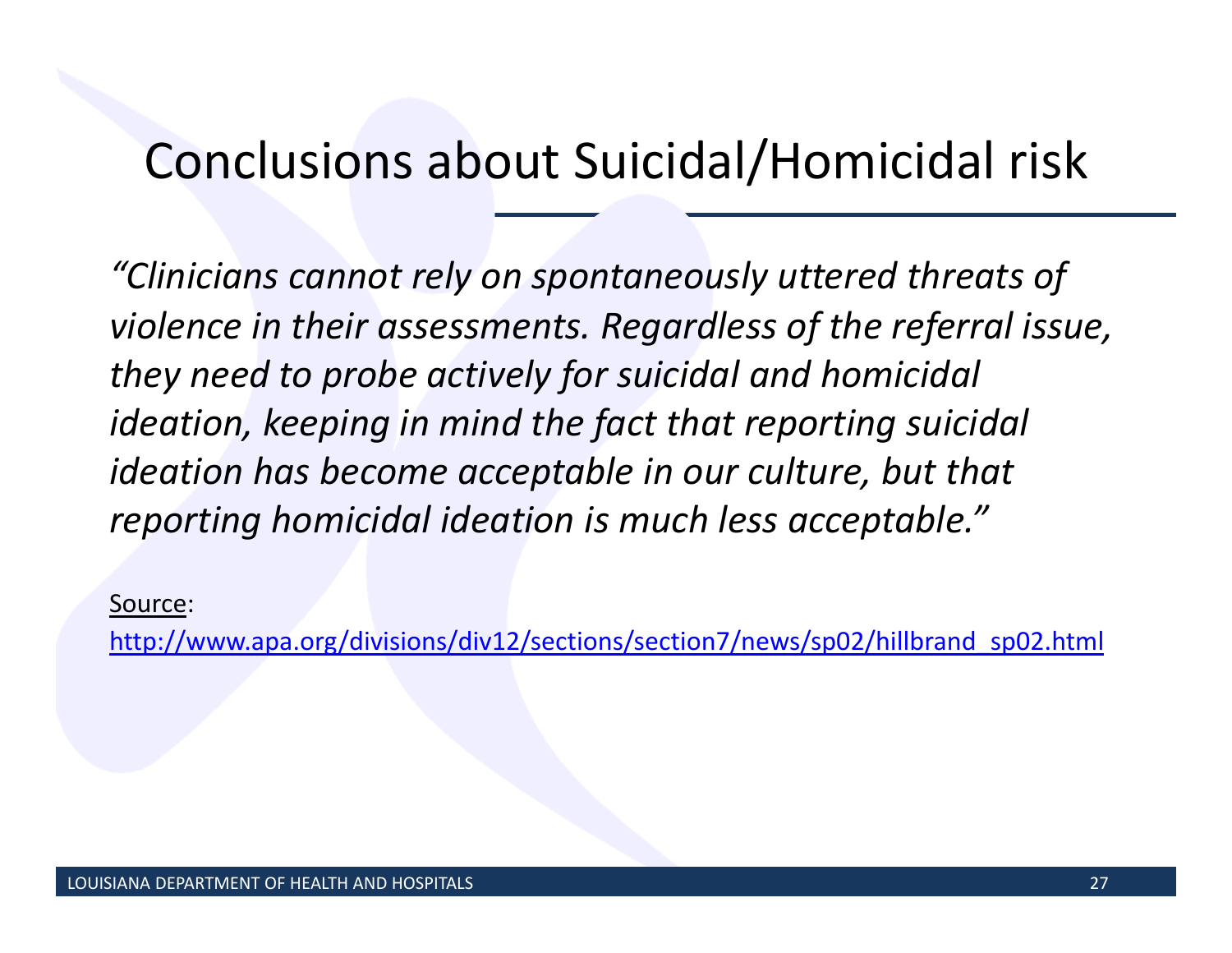#### Conclusions about Suicidal/Homicidal behavior

*Bertram Karon (personal communication,1987) said it most judiciously:*

> *"First deal with homicide risk. Then deal with suicide risk. Then deal with anything else."*